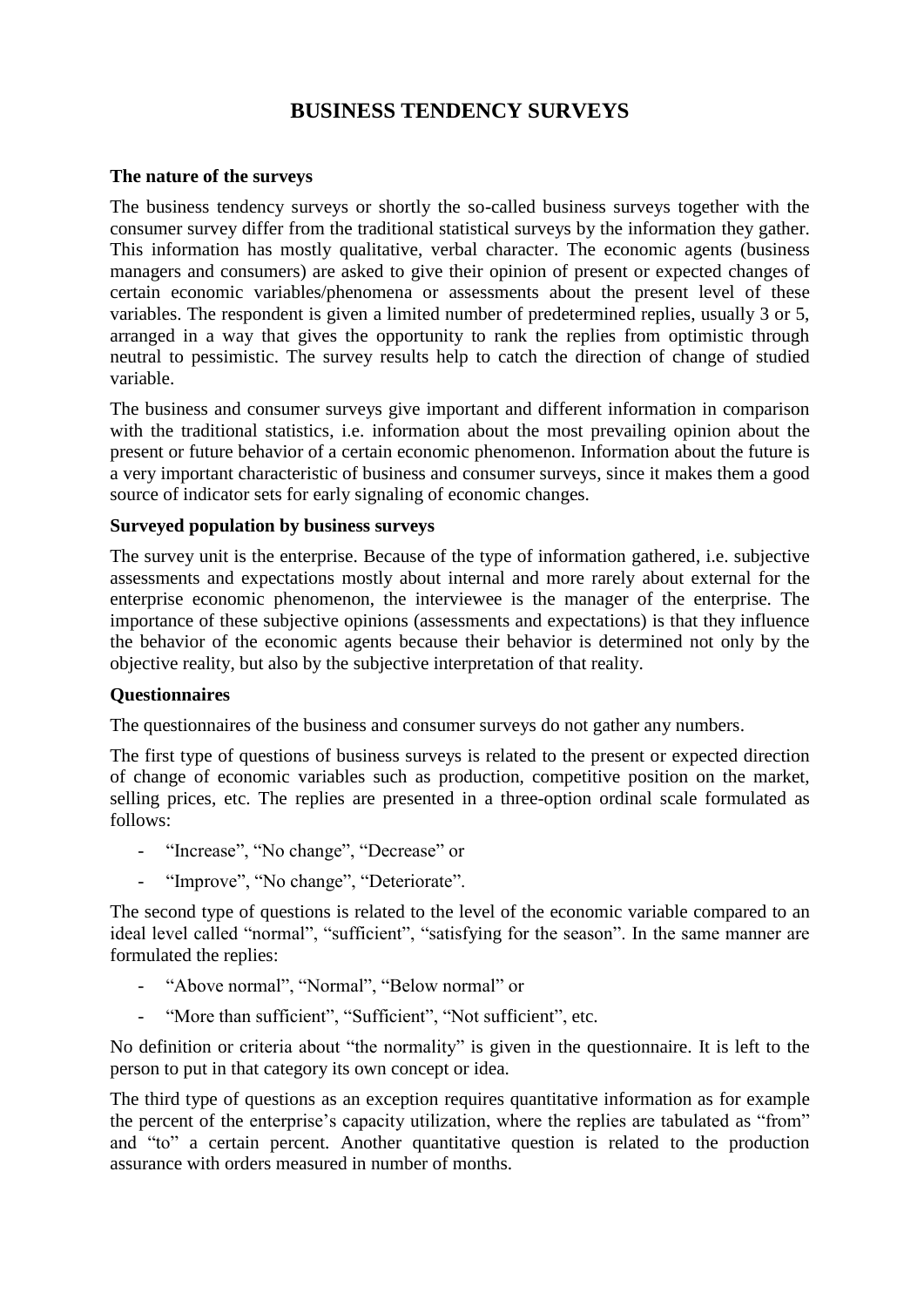The questions in the consumer survey are related to the present or expected direction of change of phenomena concerning the household of the interviewed person such as financial situation, intentions for purchases, saving, etc. and also related to macroeconomic phenomena as inflation, unemployment, general economic situation in the country, etc. The replies are presented in a five-option scale as for example for the question about the present change of the financial situation of the household over the last 12 months, i.e. "got a lot better", "got a little better", "stayed the same", "got a little worse", "got a lot worse", as the last reply "don't know" is not included in the calculation of the balance of opinions.

# **Frequency, survey period and time schedule for publication**

The frequency of the business surveys in industry, construction, retail trade and service sector according the Harmonised Programme of the European Commission is monthly. The survey is conducted in the first half of the current month "t" and the results are related to the current month 't".

The business survey results are published in the last week of the current month about the  $28<sup>th</sup>$ via internet and are sent to the government institutions. Not later than 4 working days before the end of the current month the results are sent via e-mail to the European Commission in Brussels.

The business survey information is extremely timely and it reflects to the highest degree the current economic situation because of the fact that results are published 2 weeks after the conduction of the survey and the data are related to a month for which the traditional statistical is provided much later. Moreover these surveys gather from the business forecasts as well.

#### **Calculation of results**

#### **Weighting necessity**

Although no numbers are gathered with the business surveys, but opinions, it is logical to consider that for example the opinion of increasing output, export, etc. of a big company will outweigh the opinion of the small company. Weighting the results has its reasons in the fact that the contribution in the economic activity of different companies is different and is related to their size or market share.

From the point of view of the branch, the contribution of each branch to the economic activity is proportional to the value added it brings to the economy.

### **Weighting**

On the lowest level of weighting in each group of enterprises (maximum 3 groups/strata at the  $3<sup>rd</sup>$  digit of NACE) the distribution of the replies according the three variants: P – positive  $(+)$ , E – neutral  $(=)$ , and M – negative  $($ - $)$ , represents the percentage distribution of the weights of enterprises that pointed out a given reply, but not the percentage distribution of their number. For individual weights NSI usually uses turnover or output and rarely employment. The equation is:

 $(P)\% + (E)\% + (M)\% = 100\%$ 

On the second level of aggregation the results of the groups inside the  $3<sup>rd</sup>$  digit of NACE are weighted by the structure of the same indicator (turnover and etc.) for the groups of enterprises. These are annual structures of the general population. The calculated results for the  $3<sup>rd</sup>$  digit of NACE are weighted then by the contribution of the economic activity ( $3<sup>rd</sup>$  digit of NACE) in the value added (annual data) in the economic activity  $(2<sup>nd</sup>$  digit of NACE) and so on for the higher aggregation levels.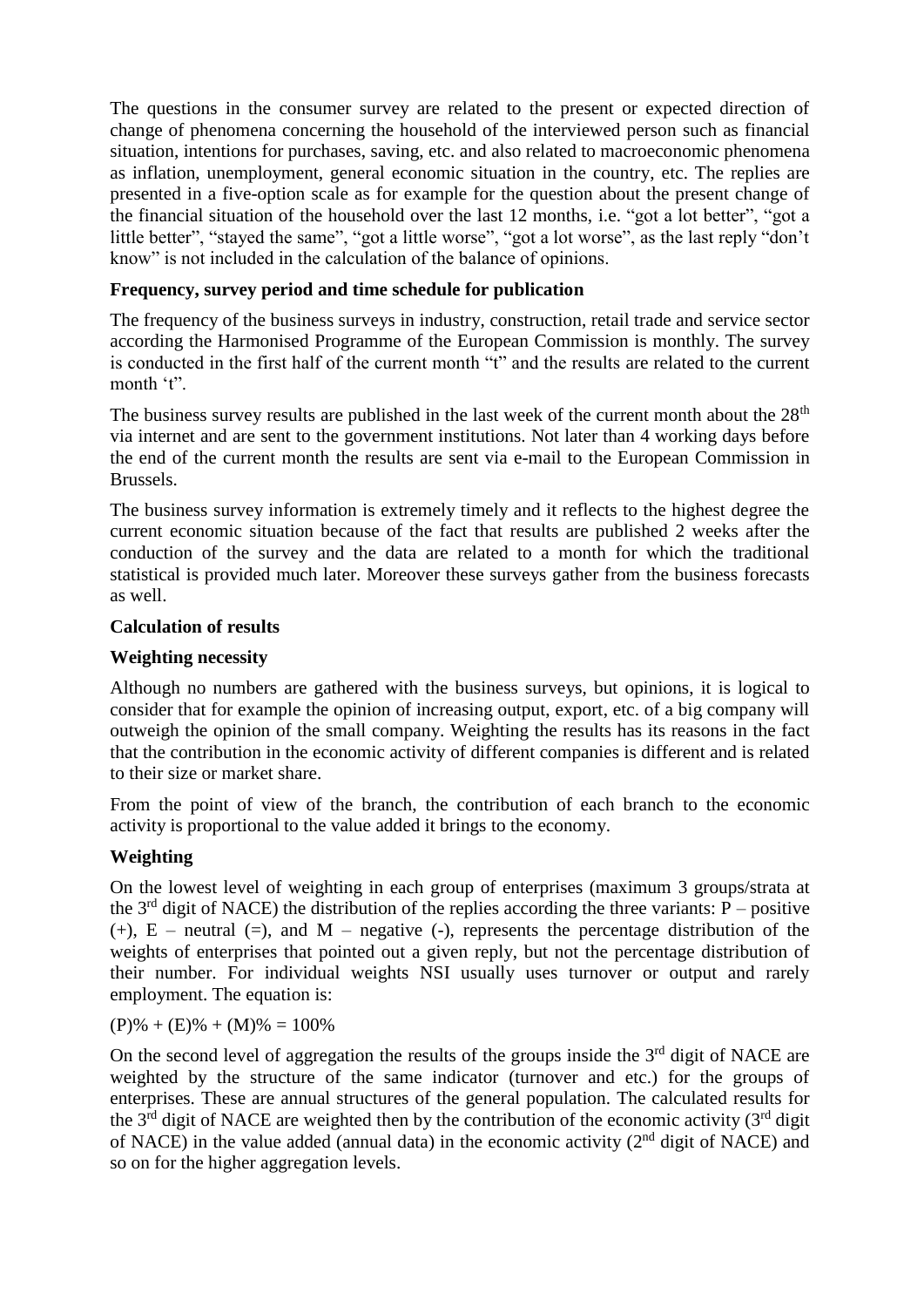# **Presenting the results**

In order to use the variables from the business surveys as short-term economic indicators, it is necessary to transform the qualitative replies into quantitative indicators.

The indicator, which is perceived as the most appropriate, is called a balance (of opinions). This indicator is a function of the shares (percentages) of different variants of replies, i.e.:

 $B = 1x(P)% + 0x(E)% - 1x(M)%$ 

That function should satisfy some desired characteristics:

- Monotony. This characteristic of the function means that when the manager's opinion changes and when it moves from lower to higher category the indicator should increase its value. It means also that the positive change of the opinion by more than one category increases the indicator value by a greater extent. And vice versa.
- Equilibrium point. The existence of a variant of reply to serve as a starting point for direction change. Moving this category point to an upper one increases the indicator and vice versa - shifting of the reply in a downwards direction decreases the balance.
- Symmetry from both sides of the equilibrium point.

The balance indicators from business surveys are very useful when they are presented in dynamics.

### **The use of results**

### **Interpretation of results**

When interpreting results obtained from verbal questions regarding subjective opinions it is necessary to follow certain rules.

It is important to have in mind the exact formulation of the question. It is important if the question is for example about the direction of change of the production activity or if it is about a comparison of the level of finished goods with some kind of ideal level, called "normal" or "sufficient". In the second case the question reflects mostly the demand and sales rather than the real level of stocks.

One business survey in one month gives a static picture of the situation, while the time series of balances give useful indication not only of change of opinions but also of real change in the phenomenon. The exact value of the balance practically has no significant importance. What is important is the tendency in the behavior of the variable. In its economic content the balance of opinions is comparable with the first difference of the same variable of traditional statistics. The balance increase shows mainly an increase of optimism about the evolution of a given variable and a combination of time series of balance indicators can show the development of business climate.

### **The use of results in economic analysis and prognoses**

Governments and research institutes in many countries all over the world use sets of cyclical indicators for analyzing the business cycles and forecasting the turning points in the total economic activity.

### **The business survey indicators as cyclical indicators**

The statistical time series of business tendency surveys satisfy the criteria for cyclical sensitivity and economic significance because in their majority these time series have less seasonal fluctuations, they don't contain a trend-component, they can be considered as stationary and their cyclical profile is clearer. In Europe the business tendency surveys have more than a 60-years tradition and they play an important role in studying business cycles. The indicators of these surveys have great potential for tracing out and forecasting the